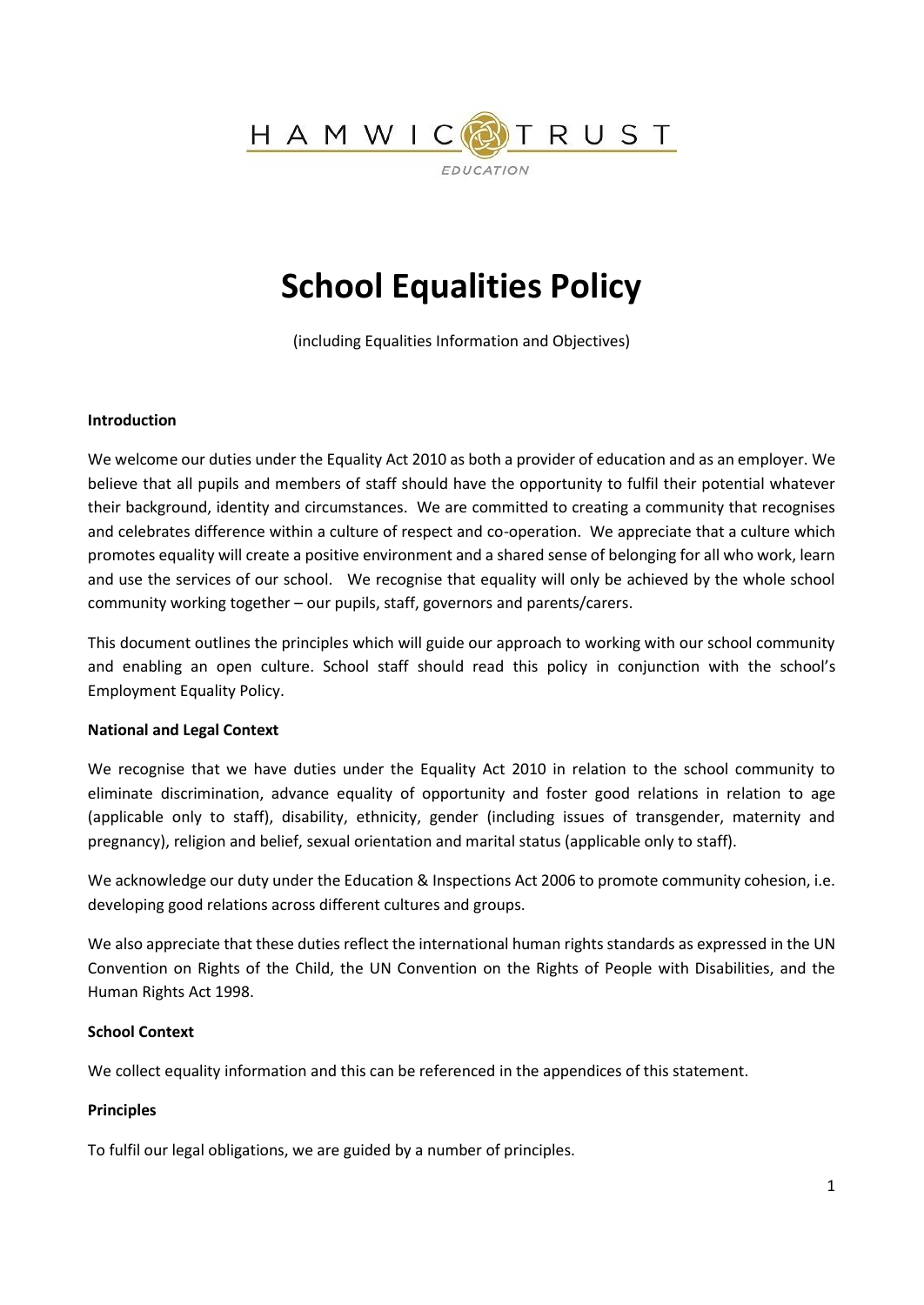HAMWIC RUST **EDUCATION** 

#### 1. All pupils, families and staff are of equal value

We see all pupils, potential pupils, their parents and carers, and staff as of equal value:

- Whether or not they are disabled
- Whatever their ethnicity, culture, national origin or national status
- Whatever their gender and gender identity
- Whatever their religious and non-religious affiliation or faith background
- Whatever their sexual orientation
- Whatever their marital status
- Whether they are currently pregnant or have recently given birth
- Whatever their age
- Whether they have a connection with the forces community
- Whether or not English is their first language
- Whether or not they have refugee/asylum status
- 2. We recognise and respect difference

We recognise that treating people equally does not necessarily involve treating them all the same. We recognise that our policies, procedures and activities must not discriminate but must take account of diversity and the kinds of barriers and disadvantage that staff, parents/carers or pupils may face in relation to their protected characteristics:

- Disability we note that reasonable adjustments may need to be made
- Gender (including transgender) we recognise that girls and boys, men and women have different needs
- Religion and belief we note that reasonable requests in relation to religious observance and practice may need to be made and complied with
- Ethnicity and race we note that all have different experiences as a result of our ethnic and racial backgrounds
- Age we value the diversity in age of staff, parents and carers
- Sexual orientation we respect that individuals have the right to determine their own sexual identity and that they should not experience disadvantage as a result of their preference
- Marital status we recognise that our staff, parents and carers may make their own personal choices in respect of personal relationships and that they should not experience disadvantage as a result of the relationships they have
- Pregnancy and maternity we believe that our staff, parents and carers should not experience any unfair disadvantage as a result of pregnancy or having recently given birth
- 3. We foster positive attitudes and relationships, and a shared sense of cohesion and belonging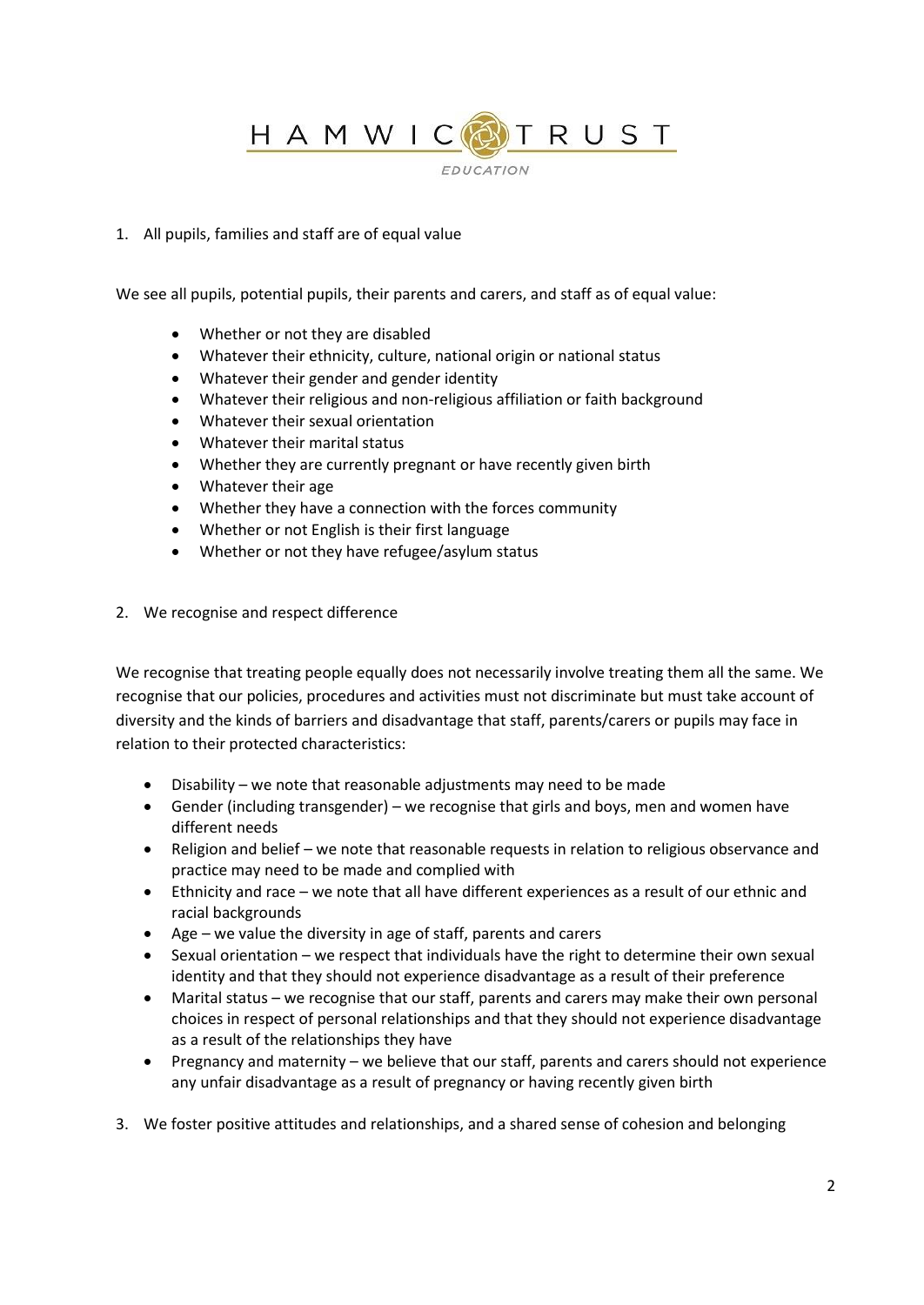## HAMWIC RUST

#### **EDUCATION**

We intend that our policies, procedures and activities should promote:

- positive attitudes and interaction between groups and communities different from each other
- an absence of harassment, victimisation and discrimination in relation to any protected characteristics
- 4. We observe good equalities practice in relation to staff

We ensure that our policies and practices for all staff and potential staff throughout the employment lifecycle, i.e. from recruitment through to the cessation of employment and beyond, are applied fairly and consistently across all groups with full respect for legal rights, taking into account aspects applicable to particular groups (e.g. duty to make reasonable adjustments for disabled staff).

5. We aim to reduce and remove inequalities and barriers that already exist

We intend that our policies, procedures and activities avoid or minimise any possible negative impacts and we aim to reduce inequalities that exist between groups and communities different from each other.

6. We consult and involve to ensure views are heard

In our development of policies, we engage with groups and individuals, including pupils who are affected by a policy or activity to ensure that their views are taken into account. For policies and activities affecting pupils, we will take account of views expressed at school council; for parents, through parent governor representation and for staff, through staff governor representation. Where necessary, we will consult more widely with specific groups.

7. We aim to foster greater community cohesion

We intend that our policies, activities and curriculum offer foster greater social cohesion and provide for an equal opportunity to participate in public life irrespective of the protected characteristics of individuals and groups.

8. We base our practices on sound evidence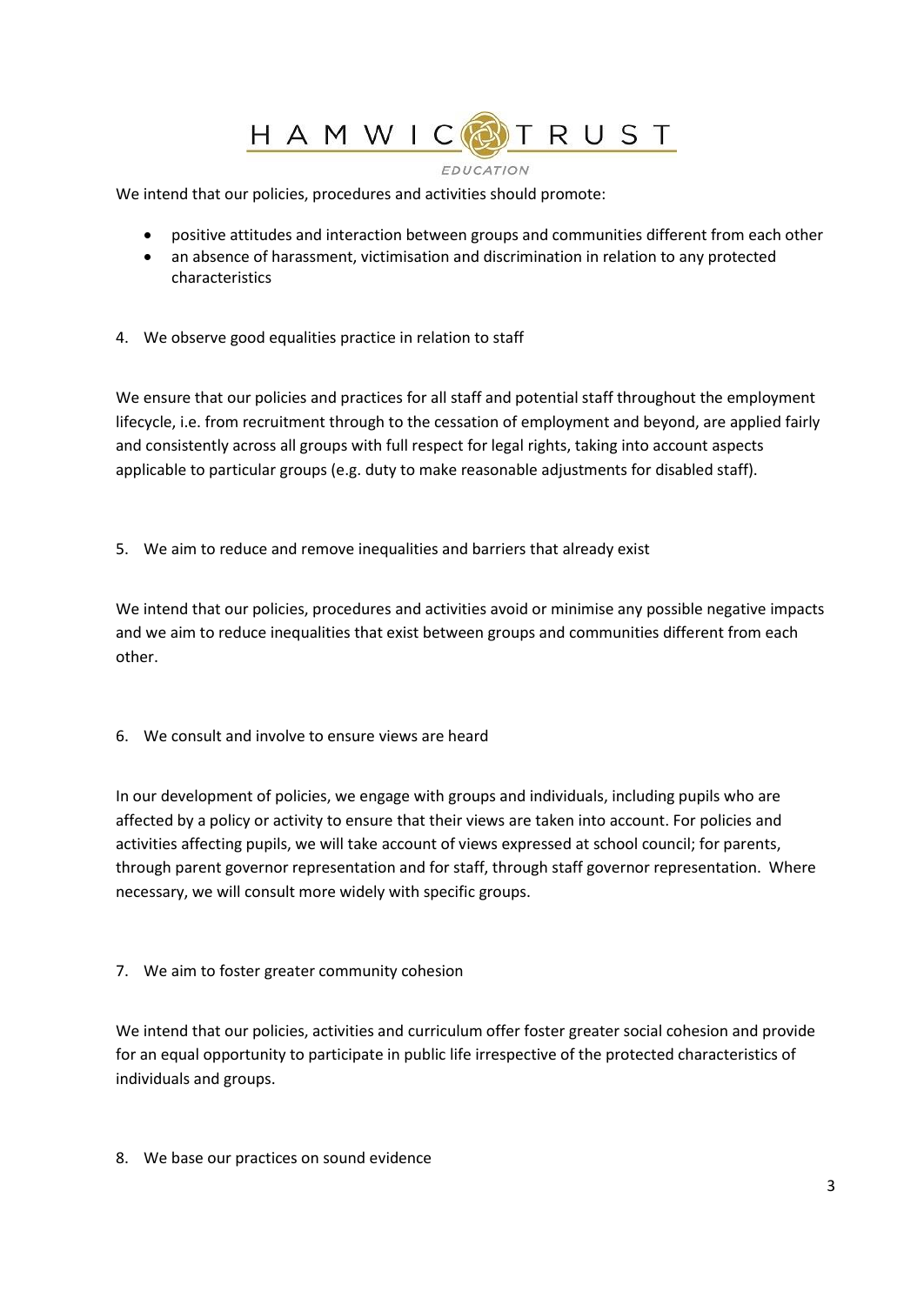

We maintain and publish information annually to show our compliance with the public sector equality duty, set out under section 149 of the Equality Act 2010. Our current equality information can be found in Appendix A to this policy statement.

9. We set ourselves specific and measurable equality objectives

We develop and publish specific and measurable objectives every four years based on the evidence that we have gathered (principle 8) and the engagement we have been involved in (principle 7).

The objectives can be found in Appendix B to this policy statement and take into account both national, county and school level priorities.

We will set ourselves new objectives every four years, but keep them under review and report annually on progress towards achieving them.

#### **Application of the principles within this policy statement:**

The principles outlined in the policy statement will be applied and reflected in:

- The delivery of the school curriculum
- The teaching and learning within the school
- Our practice in relation to pupil progress, attainment and achievement
- Our teaching styles and strategies
- Our policies and practice in relation to admissions and attendance
- Our policies and practice in relation to staff
- Our care, guidance and support to pupils, their families and staff
- Our policies and practice in relation to pupil behaviour, discipline and exclusions
- Our partnership working with parents and carers
- Our contact with the wider school community

#### **Addressing prejudice and prejudice-related bullying**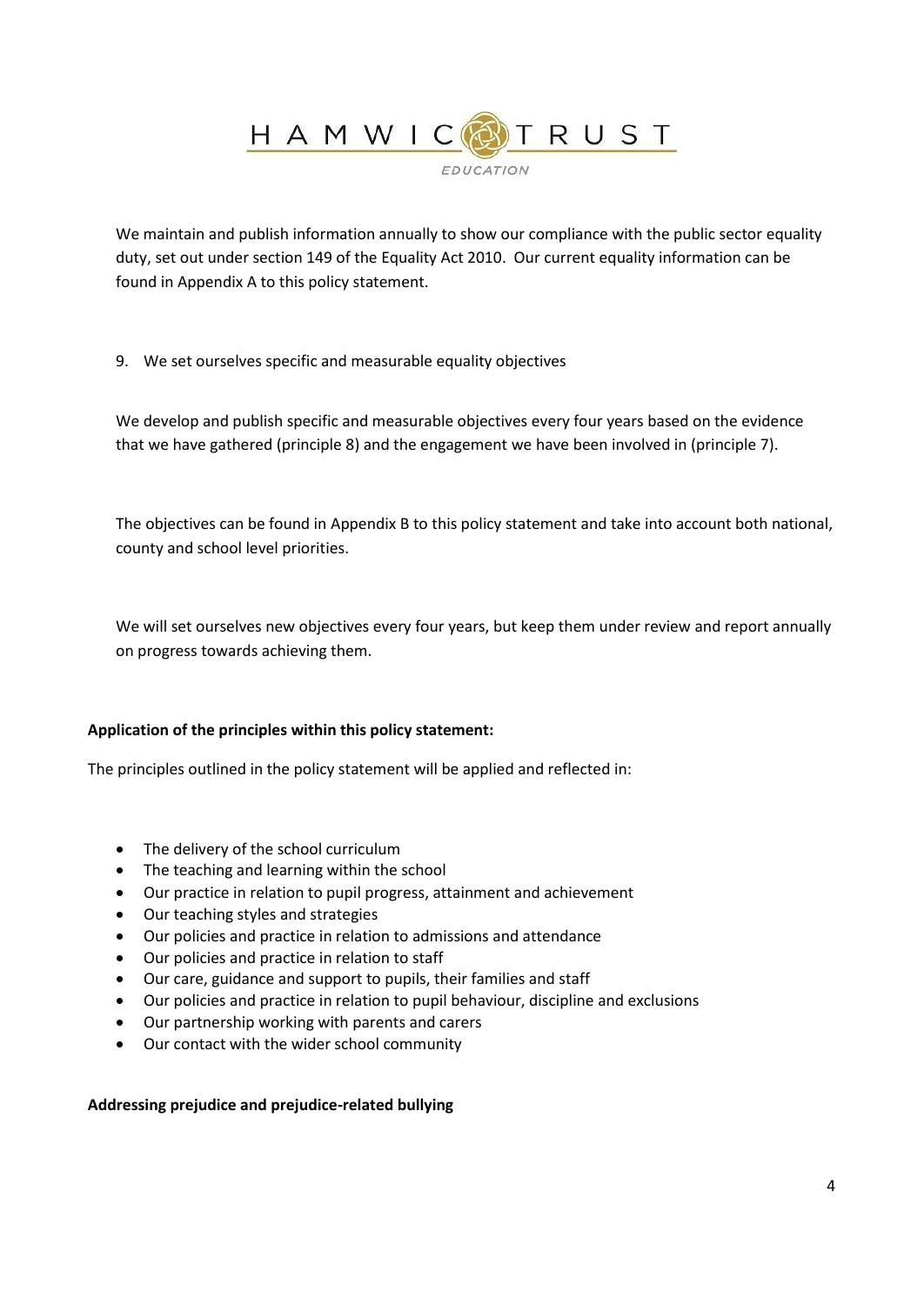HAMWICOTRUST

#### **EDUCATION**

The school is opposed to all forms of prejudice including, but not limited to prejudice related to protected characteristics. We will ensure that prejudice-related incidents in relation to staff and pupils are recorded and dealt with appropriately.

#### **Roles and responsibilities**

The governing body ensures that the school complies with legislation, and that:

- this policy and its related procedures and action plans are implemented
- arrangements are in place to deal with any concerns or unlawful action that arises
- this policy will be reviewed and updated by the Governing Body in conjunction with its equality objectives every four years.

The headteacher is responsible for implementation of this policy, ensuring:

- That all staff are aware of their responsibilities and given appropriate training and support
- Appropriate action is taken in the event of any cases of unlawful discrimination, harassment or victimisation.

All staff are expected to work in accordance with the principles outlined in this policy to:

- promote an inclusive and collaborative ethos in their practice
- deal with any prejudice-related incidents that may occur
- plan and deliver curricula and lessons
- support pupils in their class who have additional needs

Date approved by the Governing Body: Date for policy review:

## **Equalities Information Appendix A Appendix A**

We recognise that the public sector equality duty has three aims, to:

- eliminate unlawful discrimination, harassment and victimisation and other conduct under the Act
- advance equality of opportunity between people who share a protected characteristic and those who do not
- foster good relations between people who share a protected characteristic and those who do not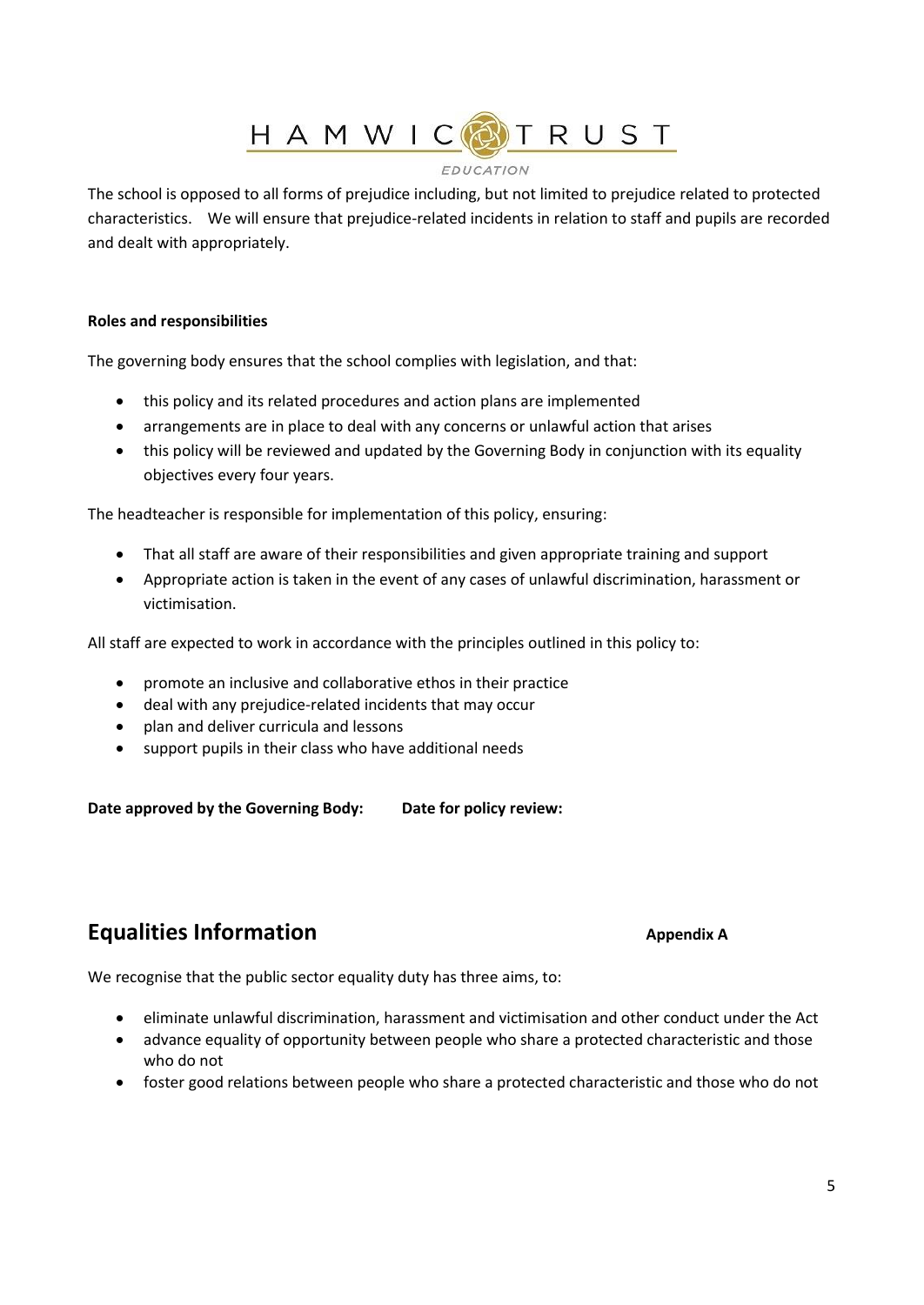# HAMWICOTRUST

#### **EDUCATION**

We have considered how well we currently achieve these aims with regard to the protected groups under the Equality Act (race, disability, gender, gender re-assignment, age, pregnancy and maternity, marital status, sexual orientation, religion and belief and sexual orientation).

We have also involved staff, pupils, parents and others in the following ways:

- pupil questionnaires
- staff survey
- contact with parents representing pupils with particular protected characteristics

#### **Pupil-related data**

#### **Pupil Information – Henbury View First School**

#### **Pupil Data (2022)**

|                       | FS <sub>2</sub> | Y 1 | Y 2 | YЗ | Υ4 |
|-----------------------|-----------------|-----|-----|----|----|
| Number of<br>children | 30              | 30  | 31  | 30 | 31 |
| <b>Boys</b>           | 13              | 19  | 20  | 14 | 13 |
| Girls                 |                 |     | 11  | 16 | 18 |

#### **Whole School Pupil Data**

| EAL                        |    |
|----------------------------|----|
| No. of Different Languages |    |
| <b>FSM</b>                 |    |
| <b>Pupil Premium</b>       |    |
| <b>SEN</b>                 | 10 |
| <b>EHCP</b>                | ໌  |

| <b>Ethnic background</b>        | FS <sub>2</sub> | Y <sub>1</sub> | <b>Y2</b> | Υ3 | Y 4 |
|---------------------------------|-----------------|----------------|-----------|----|-----|
| White British (inc White Irish) | 30              | 28             | 29        | 29 | 29  |
| White and Asian                 |                 | 2              |           |    |     |
| White & Black African           |                 |                |           |    |     |
| White & black Caribbean         |                 |                |           |    |     |
| Refused                         |                 |                |           |    |     |

| Religion    | FS <sub>2</sub> | <b>Y1</b> | <b>Y2</b> | Y3 | Y 4 |
|-------------|-----------------|-----------|-----------|----|-----|
| Christian   | 13              | a         | a         | 10 |     |
| No religion | 17              | 20        | 16        | 19 | 17  |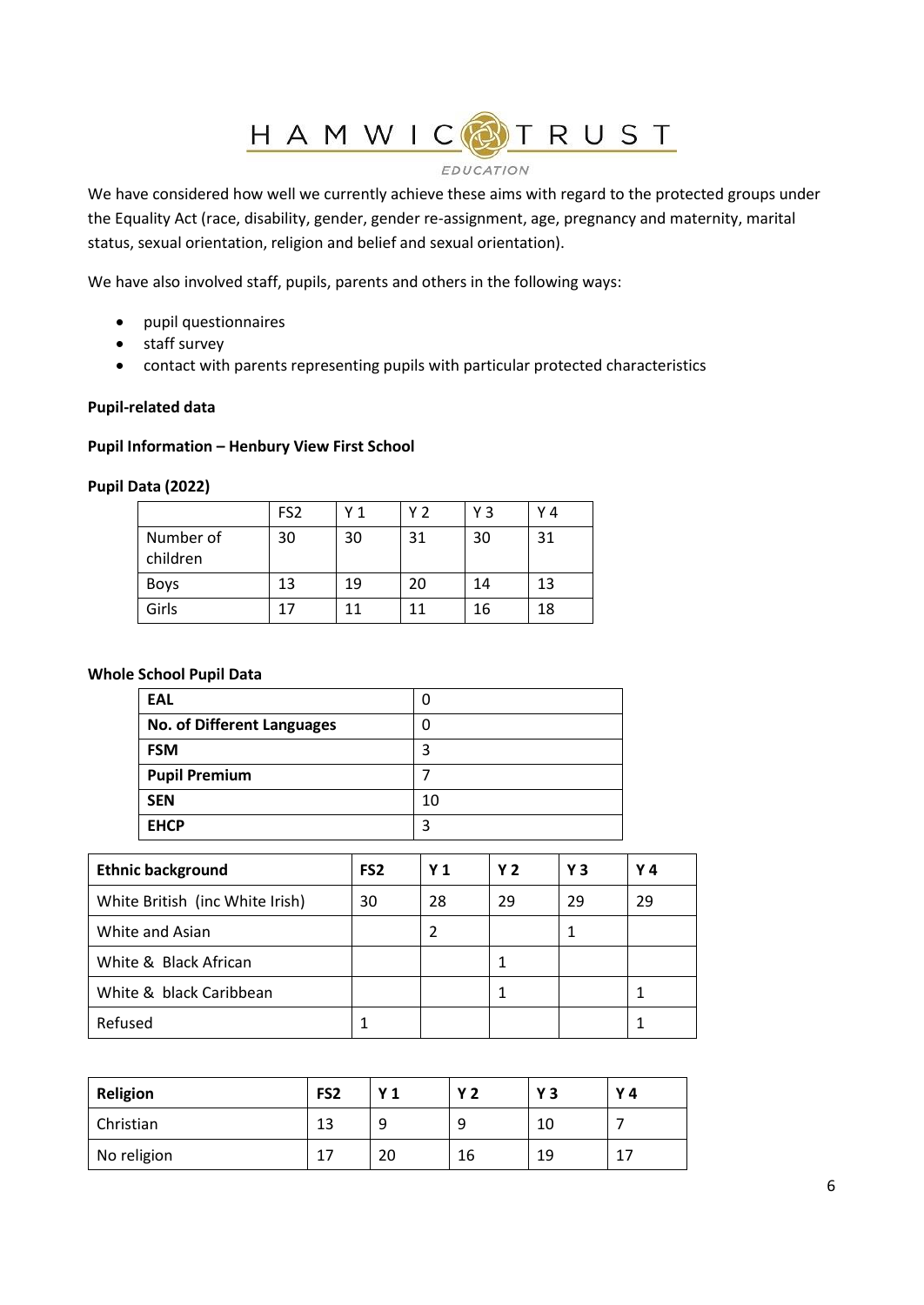### <mark>TRUST</mark> HAMWICO

EDUCATION

| Catholic     |  |   |  |
|--------------|--|---|--|
| Muslim       |  |   |  |
| Jewish       |  |   |  |
| Other        |  |   |  |
| Not provided |  | 3 |  |

#### **Incidents**

| Incident        | <b>Number of sessions in</b><br>2018-2019 | <b>Number sessions in</b><br>2019-20 | <b>Number sessions in</b><br>2020-21 |
|-----------------|-------------------------------------------|--------------------------------------|--------------------------------------|
| Exclusions      | 0                                         | 0                                    | 0                                    |
| <b>Bullying</b> | 0                                         | 0                                    | O                                    |
| Racial          | O                                         | 0                                    | 0                                    |
| Homophobic      | 0                                         | 0                                    | 0                                    |

### **Staff Data**

| <b>Information</b>      | <b>Evidence and commentary</b>                     |
|-------------------------|----------------------------------------------------|
| Composition of staff    | 23.3% Male - 7                                     |
|                         | 76.7% Female - 23                                  |
| Ethnic background       | 73.3% White British - 22<br>26.7% not obtained - 8 |
| % staff with disability | 0%                                                 |

#### **Further Performance Data can be found in the Statutory Information section on our Website.**

The school has published various policies on the school's internet site, such as the SEN report, behaviour policy, attendance policy, safeguarding and child protection policies and our curriculum information. These policies evidence the school's commitment to the principles outlined in this policy and the public sector equality duty.

#### **Date of publication of this appendix: (January 2022)**

**Date for review and re-publication: (September 2023)**